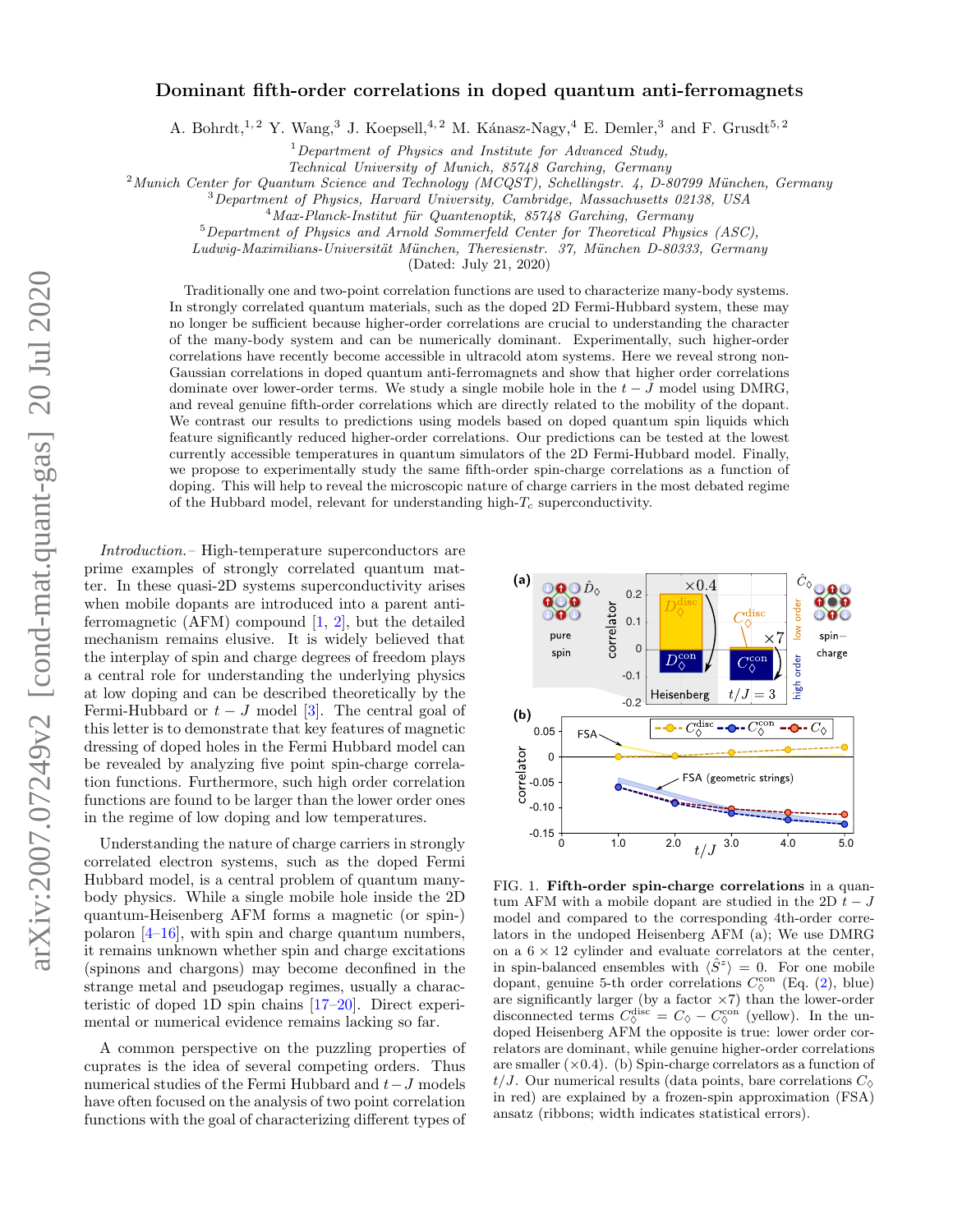broken symmetries. Furthermore, two point correlation functions can be naturally accessed in solid state systems using scattering experiments [\[21](#page-5-3)[–23\]](#page-5-4) and they play a central role in the development of effective mean-field theories. Recently, with the advent of quantum simulators based on ultracold atoms and ions, and especially quantum gas microscopes [\[24](#page-5-5)[–31\]](#page-5-6), analysis of higher-order correlation functions, pioneered in Ref. [\[32\]](#page-5-7), has become a new experimental tool in the study of quantum manybody states [\[14,](#page-5-8) [33–](#page-5-9)[38\]](#page-5-10). They have rarely been studied so far, even though they contain a wealth of information about the underlying quantum states and are expected to become relevant when mean-field theories characterized by Gaussian correlations are no longer sufficient for capturing the physics.

Here, we identify lightly doped quantum AFMs as a system where genuine higher-order spin-charge correlations are present. Different from the situation in the undoped parent spin models, these higher-order correlations even dominate over lower-order terms when  $t/J$  is sufficiently large, see Fig. [1](#page-0-0) (a). Hence they provide a promising new diagnostic to unravel the nature of charge carriers and distinguish different theoretical models [\[39\]](#page-5-11). Indeed, we show that even non-perturbative effective theories, such as doped resonating valence bond (RVB) states, cannot explain the higher-order correlations we find numerically at low doping. Instead, our results can be interpreted as signatures of geometric strings [\[15,](#page-5-12) [40\]](#page-5-13) connecting spinons and chargons [\[41](#page-6-0)[–44\]](#page-6-1), reminiscent of an underlying  $\mathbb{Z}_2$  Gauss law. Physically, strong five-point correlations indicate that a moving hole leaves behind a string of flipped spins, as shown in Fig. [2.](#page-1-1)

In this paper, after introducing the higher-order spincharge correlators, we perform DMRG ground state simulations of one mobile dopant on an extended cylinder. We then compare the latter to effective theories based on doped RVB states and the string picture. Finally, we use exact diagonalization to determine the temperature required for an experimental verification. In a follow-up paper we include the effect of a pinning potential [\[45\]](#page-6-2).

Higher-order correlators.– We consider the following fifth-order ring spin-charge correlator,

$$
C_{\diamondsuit}(\boldsymbol{r}) = \frac{2^4}{\langle \hat{n}_{\mathbf{r}}^{\mathrm{h}} \rangle} \langle \hat{n}_{\boldsymbol{r}}^{\mathrm{h}} \hat{S}_{\boldsymbol{r}+\boldsymbol{e}_x}^z \hat{S}_{\boldsymbol{r}+\boldsymbol{e}_y}^z \hat{S}_{\boldsymbol{r}-\boldsymbol{e}_x}^z \hat{S}_{\boldsymbol{r}-\boldsymbol{e}_y}^z \rangle, \qquad (1)
$$

where  $\hat{n}_r^{\rm h}$  is the hole (dopant) density at site  $r$  and  $\hat{S}_{\tilde{j}}^z$ denotes the spin operator in z-direction at site  $j$ . To witness the presence of genuine higher-order correlations, we calculate the connected correlator in the co-moving frame with the hole (defined in the supplements). In a spin-balanced ensemble with  $\langle \hat{S}^z \rangle = 0$  (see discussion in Ref.  $[45]$ , expectation values with an odd number of  $S<sup>z</sup>$ operators vanish and we obtain

$$
C_{\diamondsuit}^{\rm con} = C_{\diamondsuit} - 2^4 \sum_{(i,j)\notin(k,l)} \frac{\langle \hat{n}_r^{\rm h} \hat{S}_{r+i}^z \hat{S}_{r+j}^z \rangle}{\langle \hat{n}_r^{\rm h} \rangle} \frac{\langle \hat{n}_r^{\rm h} \hat{S}_{r+k}^z \hat{S}_{r+l}^z \rangle}{\langle \hat{n}_r^{\rm h} \rangle}.
$$
\n(2)



<span id="page-1-1"></span>FIG. 2. The three-point spin-charge correlator diagonally next to the hole,  $\langle \hat{n}_j^{\text{h}} \hat{S}_{j+e_x}^z \hat{S}_{j+e_y}^z \rangle$  (green bubble next to gray dot), vanishes for a mobile hole moving through a classical Néel state at the end of an infinitely long  $S^z$ -string. The fifth-order correlations  $C_{\lozenge} \propto \langle \hat{n}_\mathbf{j}^{\text{h}} \hat{S}_{\mathbf{j+e}_x}^z \hat{S}_{\mathbf{j+e}_y}^z \hat{S}_{\mathbf{j-e}_x}^z \hat{S}_{\mathbf{j-e}_y}^z \rangle$  remain sizable and negative.

In weakly correlated quantum systems, the values of higher-order correlation functions are dominated by more fundamental lower-order correlators. I.e. connected  $n$ -th order correlation functions  $C_n^{\text{con}}$  decrease with decreasing  $n, |C_1^{\text{con}}| > |C_2^{\text{con}}| > \dots;$  For classical (product) states all connected correlations vanish  $C_n^{\text{con}} = 0$ , while in Gaussian systems only  $C_1^{\text{con}}, C_2^{\text{con}} \neq 0$  are non-zero [\[46\]](#page-6-3).

Magnetic polarons.– Intriguingly, for a magnetic polaron, formed when a single mobile hole is doped into an AFM, we find that the disconnected contributions from the lower-order correlators,  $C_{\varphi}^{\text{disc}} = C_{\varphi} - C_{\varphi}^{\text{con}}$ , are significantly smaller in magnitude than the higher-order correlators:  $|C_{\Diamond}^{\text{disc}}| > |C_{\Diamond}(\boldsymbol{r})|, |C_{\Diamond}^{\text{con}}(\boldsymbol{r})|$ . In Fig. [1](#page-0-0) we show DMRG results [\[47\]](#page-6-4). for the ground state of a single hole in the  $t - J$  [\[50\]](#page-6-5) model, as a function of  $t/J$ . The mobility of the dopant plays an important role for observing sizable higher-order spin-charge correlations. As  $t/J$  is increased from  $t/J = 1$  to  $t/J = 5$ , the absolute value of  $C_{\lozenge}^{\rm con}$  approximately doubles. Throughout, the product of the lower-order two-point correlation functions is almost an order of magnitude smaller.

We can define related 4th-order correlators in the absence of doping as  $D_{\Diamond}(\boldsymbol{r}) = 2^4 \langle \hat{S}^z_{\boldsymbol{r}+\boldsymbol{e}_x} \hat{S}^z_{\boldsymbol{r}+\boldsymbol{e}_y} \hat{S}^z_{\boldsymbol{r}-\boldsymbol{e}_x} \hat{S}^z_{\boldsymbol{r}-\boldsymbol{e}_y} \rangle;$ a corresponding expression as in Eq. [\(4\)](#page-4-4) is obtained for the connected part  $D_{\Diamond}^{\text{con}}(\mathbf{r})$ . In the classical Ising AFM,  $D_{\lozenge} = 1$  and  $D_{\lozenge}^{\rm con} = 0$ . For the 2D Heisenberg model we performed DMRG simulations on a  $6 \times 12$  cylinder and obtain  $D_{\Diamond} = 0.12$  and  $D_{\Diamond}^{\text{con}} = -0.083$  in the ground state, as indicated in Fig. [1](#page-0-0) (a). The connected 4thorder correlator only becomes negative because we subtract the significantly larger and positive two-point correlators,  $D^{\text{disc}} = D_{\lozenge} - D^{\text{con}}_{\lozenge} = 0.20$ . As expected for a weakly correlated quantum system, and different from the ground state with a mobile hole in the  $t-J$  model, the lower-order correlators dominate in the 2D Heisenberg model: They are more than twice as large as the genuine fourth order correlations.

Orders of magnitude and the signs of  $D_{\Diamond}^{(\text{con})}$  can be understood from a simple model of spontaneous symmetry breaking. Consider an ensemble of classical Néel states with AFM order parameters pointing in random directions. Because  $D_{\Diamond}$  is always measured in the z-basis, we average over the entire ensemble and obtain

$$
D_{\diamondsuit}|_{\text{cl}} = 0.2, \qquad D_{\diamondsuit}^{\text{con}}|_{\text{cl}} = -0.133; \tag{3}
$$

<span id="page-1-0"></span>These correlations are purely classical. Quantum fluctuations are expected to further reduce these values in the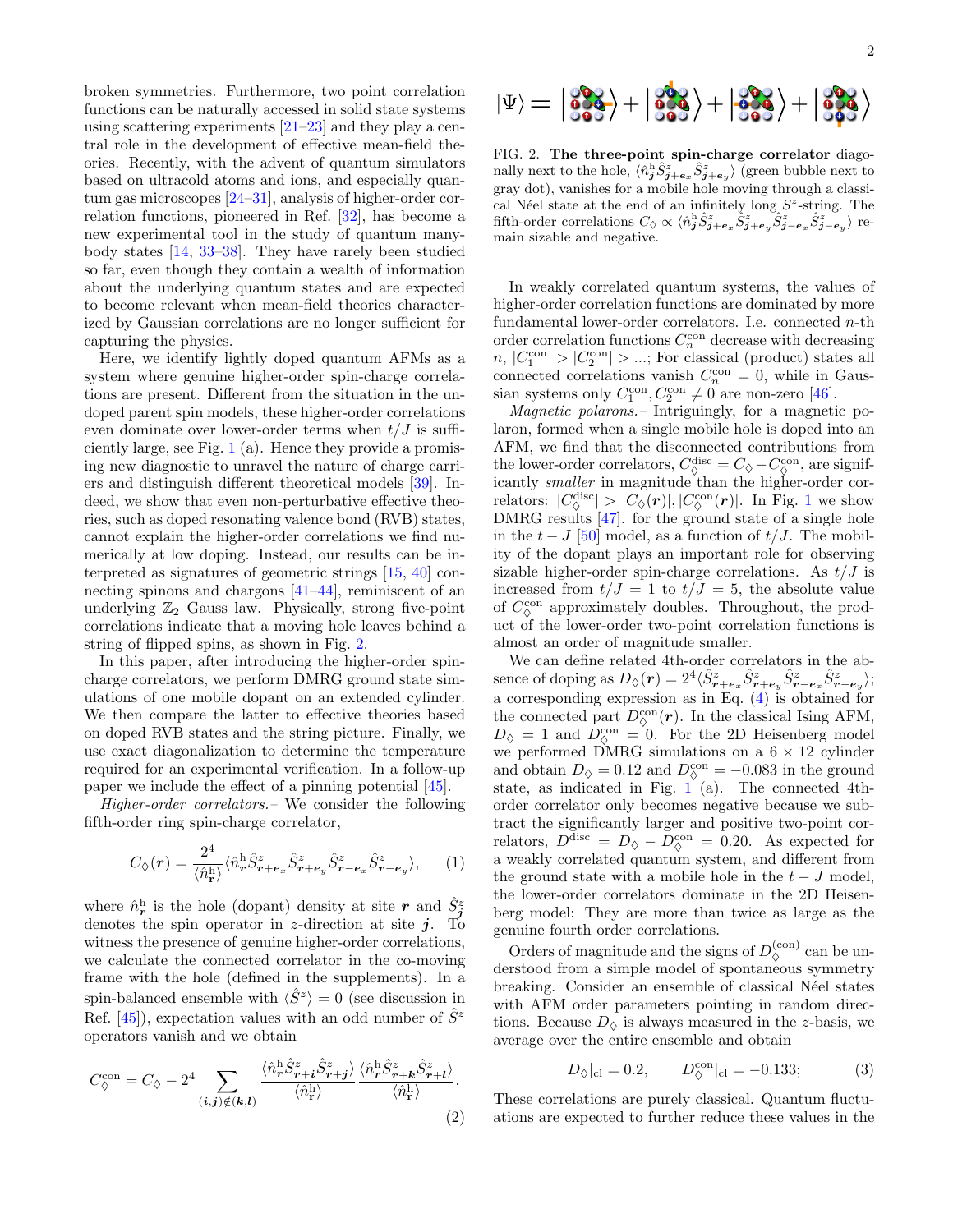$SU(2)$  invariant Heisenberg model, as confirmed by our DMRG calculations.

Geometric and  $S^z$ - strings. – Negative 5th-order correlations  $C_{\Diamond}^{\rm con}(\boldsymbol{r}) < 0$  provide a signature of AFM correlations hidden by the motion of dopants. To understand the origin of such higher-order correlations, we first consider a toy model of a single hole in an Ising AFM pointing along the  $S<sup>z</sup>$ - direction. Neglecting string configurations affecting more than one spin in the direct vicinity of the mobile dopant, we notice that  $C_{\lozenge}$  switches sign if the hole is attached to a string  $\Sigma$  of over-turned spins ( $S^z$ -string) of length  $\ell > 0$ . Hence  $C_{\lozenge}$  can be expressed by the probability  $p_{\ell>0}$  for the string to have non-zero length, namely  $C_{\Diamond} \approx p_{\ell=0} - p_{\ell>0}$  or  $C_{\Diamond} \approx 1 - 2p_{\ell>0}$ .

Assuming that the system is in an equal superposition of all string configurations, we can estimate various correlation functions. Because the hole is equally likely to occupy either sublattice,  $\langle \hat{n}^{\text{h}}_{\bm{r}} \hat{S}^z_{\bm{r} \pm \bm{e}_{x,y}} \rangle = 0$ . Three-point correlations  $\langle \hat{n}^{\text{h}}_{\bm{r}} \hat{S}^z_{\bm{r} \pm \bm{e}_{x,y}} \hat{S}^z_{\bm{r} \pm \bm{e}_{x,y}} \rangle = 0$  vanish, as can be seen by averaging over the four possible orientations of the first string segment, counting from the hole, and neglecting string configurations which affect more than one spin in the immediate vicinity of the hole, see Fig. [2.](#page-1-1) Hence, Eq. [\(4\)](#page-4-4) implies  $C_{\Diamond}^{\rm con}(\mathbf{r}) = C_{\Diamond}(\mathbf{r}) \approx -1$  for sufficiently many non-zero strings  $p_{\ell>0} \approx 1$ .

In this setting, relevant to the 2D  $t-J_z$  model [\[40,](#page-5-13) [51\]](#page-6-6),  $C_{\lozenge}$  takes the role of a  $\mathbb{Z}_2$  Gauss law: the mobile dopants represent  $\mathbb{Z}_2$  charges and the  $\mathbb{Z}_2$  electric field lines correspond to  $S^z$ -strings of overturned spins. Similarly, in the  $SU(2)$  invariant  $t-J$  or Fermi-Hubbard models the higher-order correlator  $C_{\lozenge}$  serves as an indicator for geometric strings [\[15,](#page-5-12) [40\]](#page-5-13) of displaced spins.

The  $t/J$  dependence observed in Fig. [1](#page-0-0) can be explained within the geometric string theory by a frozenspin approximation (FSA) ansatz [\[40\]](#page-5-13). As in Refs. [\[52,](#page-6-7) [53\]](#page-6-8) we start from snapshots of the Heisenberg ground state in the Fock basis along  $S^z$  and create a hole by randomly removing one spin. This dopant is subsequently moved through the system in random directions, re-arranging the positions of the surrounding spins while keeping their quantum state frozen; the string length distribution is calculated from a linear string model with string tension  $dE/d\ell = 2J(C_2 - C_1)$  [\[40\]](#page-5-13), where  $C_{1(2)}$  are nearest (next-nearest) neighbor spin correlations in the undoped AFM. This way, new sets of snapshots are generated for every value of  $t/J$ , from which the higher-order correlators can then be obtained [\[52\]](#page-6-7).

Doped spin liquids. – A class of microscopic variational wavefunctions that has been used to model doped quantum spin liquids is based on Anderson's RVB paradigm [\[54,](#page-6-9) [55\]](#page-6-10). Being able to resolve properties of the manybody wavefunction on microscopic scales, ultracold atom experiments provide an opportunity to put the RVB theory to a rigorous experimental test in a clean system.

Here we calculate the higher-order spin charge correlations  $C_{\lozenge}^{(\text{con})}$  for two paradigmatic doped RVB trial states. The uniform RVB state starts from an unpolarized Fermi sea  $|FS\rangle$  of free spin-up and spin-down



<span id="page-2-0"></span>FIG. 3. Comparison of RVB and geometric string trial states in a  $14 \times 14$  system with  $S_{\text{tot}}^z = 1/2$ . For the 'plain vanilla' uniform and π-flux RVB states doped with a single hole (left),  $C_{\lozenge}^{(\text{con})}$  (from Eq. [\(4\)](#page-4-4)) is small. The string wavefunction (right), with a weak  $SU(2)$  breaking staggered magnetization along  $S^z$ , exhibits larger values of the spin-charge correlator and shows a strong dependence on the ratio of t and the string tension  $dE/d\ell = 1.09J$  [\[15\]](#page-5-12) which determines the average length of geometric strings in the trial state. Note that the doped RVB states have no  $t/J$  dependence.

spinons  $\hat{f}_{\mathbf{k},\sigma}$ . To describe a free hole excitation moving through the system, one spinon with momentum  $k$  and spin  $\sigma$  is removed. A meaningful trial state for the  $t - J$ model, without double occupancies and independent of  $t/J$ , is obtained by applying the Gutzwiller projection:  $|\Psi_{\text{uRVB}}\rangle = \mathcal{N}\hat{\mathcal{P}}_{\text{GW}}\hat{f}_{\mathbf{k},\sigma}$  FS normalized by N. We use standard Metropolis Monte Carlo sampling [\[56\]](#page-6-11) to evaluate  $C_{\lozenge}^{(\text{con})}$  in the trial state  $|\Psi_{\text{uRVB}}\rangle$ , and show our result in Fig. [3.](#page-2-0) We find  $C_{\odot}^{(\text{con})} = -0.040(4)$  with significantly smaller magnitude than found for large values of  $t/J$  by DMRG, cf. Fig. [1.](#page-0-0)

We find a similar result for the doped  $\pi$ -flux RVB state [\[57\]](#page-6-12), for which decent agreement with experimental data has recently been reported in ultracold atoms at finite doping [\[52,](#page-6-7) [53\]](#page-6-8). The  $\pi$ -flux state with a single hole has the same form as the uRVB state above, except that the Fermi sea  $|FS\rangle$  is replaced by a Dirac semimetal of spinons obtained when introducing  $\pi$  magnetic flux per plaquette in the effective spinon Hamiltonian [\[58\]](#page-6-13). In this case  $C_{\odot}^{\rm con} = -0.049(3)$  slightly increases and  $C_{\lozenge} = -0.008(3)$  decreases in magnitude. Both are significantly weaker than numerically expected from DMRG when  $t > J$ .

In a recently proposed extension of the RVB ansatz, geometric strings are included in the trial wavefunction [\[15,](#page-5-12) [59\]](#page-6-14). Now we demonstrate that the presence of such geometric strings increases the expected higher-order correlators. We start from the optimized RVB wavefunction for half filling (no doping) [\[60,](#page-6-15) [61\]](#page-6-16), which includes a weak spontaneously formed staggered magnetization along  $S^z$ direction. A spinon is removed in the usual way and after the Gutzwiller projection a geometric string is added to the hole, thus re-arranging the spins surrounding the dopant; see Refs. [\[15,](#page-5-12) [59\]](#page-6-14) for details.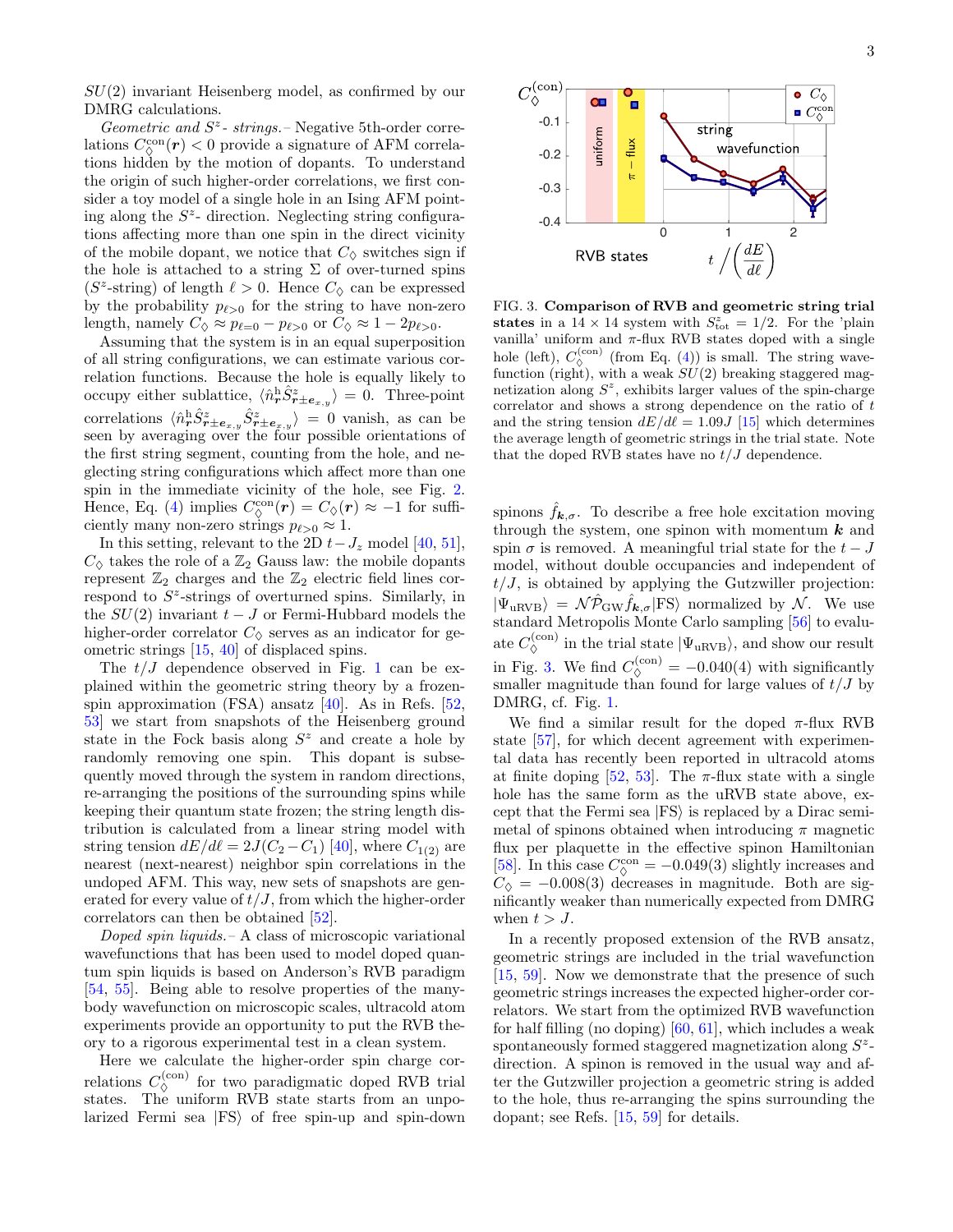

<span id="page-3-0"></span>FIG. 4. Temperature dependence of the higher-order correlations  $C_{\lozenge}$  (red) and the disconnected  $C_{\lozenge}^{\text{disc}}$  (yellow) parts (using Eq.  $(2)$ ). We compare the corresponding correlators  $D_{\lozenge}$  in the undoped Heisenberg model (top) to predictions for a mobile dopant (with  $t/J = 2$ ), using the FSA based on Heisenberg quantum Monte Carlo (QMC) snapshots and ED simulations in a periodic  $4 \times 4$  system.

In Fig. [3](#page-2-0) (right panel) we show how  $C_{\lozenge}^{(\text{con})}$  evaluated for this string wavefunction depends on the ratio of hole tunneling t and the linear string tension  $dE/d\ell$  underlying the model. When  $t/J = 0$  the length of geometric strings is zero and the observed increase of the higherorder correlator is due to the staggered magnetization along  $S<sup>z</sup>$  included in the trial wavefunction. For increasing tunneling  $t$  the string length grows and another significant increase of  $C_{\lozenge}^{(\text{con})}$  is observed. This supports our picture that the mobility of dopants leads to long geometric strings, which in turn underly strong higher-order spin-charge correlations.

Experimental considerations.– We turn to a discussion of the limitations and requirements to observe higherorder correlations in the doped Hubbard model.

Fig. [4](#page-3-0) demonstrates how thermal fluctuations suppress higher-order correlations. We show the lower-order disconnected terms  $C_{\Diamond}^{\text{disc}}$  and compare them to the higherorder correlators  $C_{\lozenge}$ , in two cases: For the undoped Heisenberg model we use quantum Monte Carlo simulations [\[62\]](#page-6-17). For a single mobile dopant our predictions are based on the frozen-spin approximation (FSA / geometric strings) [\[40,](#page-5-13) [52,](#page-6-7) [53\]](#page-6-8) described above; The correlators are evaluated from  $10^4$  snapshots for each  $T/J$ . We also compare to exact diagonalization (ED) calculations in a  $4 \times 4$  system and find good agreement.

In the geometric string theory,  $C_{\Diamond}^{\text{disc}}$  is approximately zero up to temperatures  $T \lesssim 0.5J$ , while the higher-order correlator  $C_{\lozenge}$  is of the order of  $-0.1$ . Without a hole, the disconnected part  $D_{\Diamond}^{\text{disc}}$  is significantly larger than  $D_{\Diamond}$  for these small temperatures. For  $T \gtrsim 0.6J$  the correlations decay quickly. The relevant temperature range has already been accessed experimentally [\[63\]](#page-6-18), and we expect that more quantum gas microscopes operating in this regime will follow in the near future [\[27,](#page-5-14) [29,](#page-5-15) [34,](#page-5-16) [64,](#page-6-19) [65\]](#page-6-20).

4

Similar to quantum gas microscopy, the higher-order correlations in Fig. [4](#page-3-0) are extracted from snapshots. We expect that the main experimental challenge will be to collect sufficient amounts of data to obtain acceptable errorbars. Current experiments offering simultaneous spinand charge resolution [\[36\]](#page-5-17) are very close to the temperature regime required for observing the higher-order correlations proposed here.

Summary and Outlook.– We propose to study fifthorder spin-charge correlations to explore the microscopic nature of charge carriers in the doped Hubbard model from a new perspective. Such correlators have recently become accessible in state-of-the-art quantum gas microscopes. The observables we consider are direct generalizations of the three-point spin-charge correlators  $\langle \hat{S}_{j-1}^{z} \hat{n}_{j}^{\text{h}} \hat{S}_{j+1}^{z} \rangle$  underlying hidden AFM correlations in the 1D doped Hubbard model [\[66,](#page-6-21) [67\]](#page-6-22). We analyze similar correlations in 2D, which can only be understood by theories with non-Gaussian correlations.

Our numerical studies for a single doped hole reveal the importance of the hole mobility for establishing such higher-order correlations and making them become the dominant spin-charge correlations in the system. In a subsequent work, we demonstrate this explicitly by considering the effect of a localized pinning potential for the hole [\[45\]](#page-6-2). Here we also established that doped quantum spin liquids have reduced higher-order correlations, whereas fluctuating geometric strings can explain the observed enhancement when  $t/J$  is increased.

An interesting question concerns the behavior of the higher-order correlations when doping is increased and numerical studies of the Fermi-Hubbard model become more challenging  $[68]$ . In this regime we propose to measure the higher-order correlators by state-of-the-art ultracold atom experiments. Such studies can shed new light on the nature of charge carriers in the pseudogap and strange-metal [\[69\]](#page-6-24) regimes or the pairing mechanism between dopants. They also provide a new experimental route to distinguish theoretical trial states, e.g. in the RVB class. While a recent machine-learning analysis [\[53\]](#page-6-8) suggests that up to  $\simeq 15\%$  doping a model based on geometric strings may be favorable compared to doped  $\pi$ -flux RVB states, further refined experiments as proposed here will be required to establish where and how the nature of charge carriers changes upon doping.

Our results can be applied to extend studies of the formation dynamics of magnetic polarons [\[70–](#page-6-25)[72\]](#page-6-26), or to investigate correlation effects in Bose polaron problems in an optical lattice [\[73\]](#page-6-27). Other possible extensions include the study of  $SU(2)$  invariant generalizations of the higher-order spin-charge correlators introduced here.

Acknowledgements.– The authors would like to thank T. Hilker, T. Zache, M. Prüfer, M. Knap, D. Sels, P. Preiss, S. Jochim and I. Bloch for useful discussions. We acknowledge funding by the Deutsche Forschungsgemeinschaft (DFG, German Research Foundation) under Germany's Excellence Strategy – EXC-2111 – 390814868. Y.W. acknowledges the Postdoctoral Fellowship of the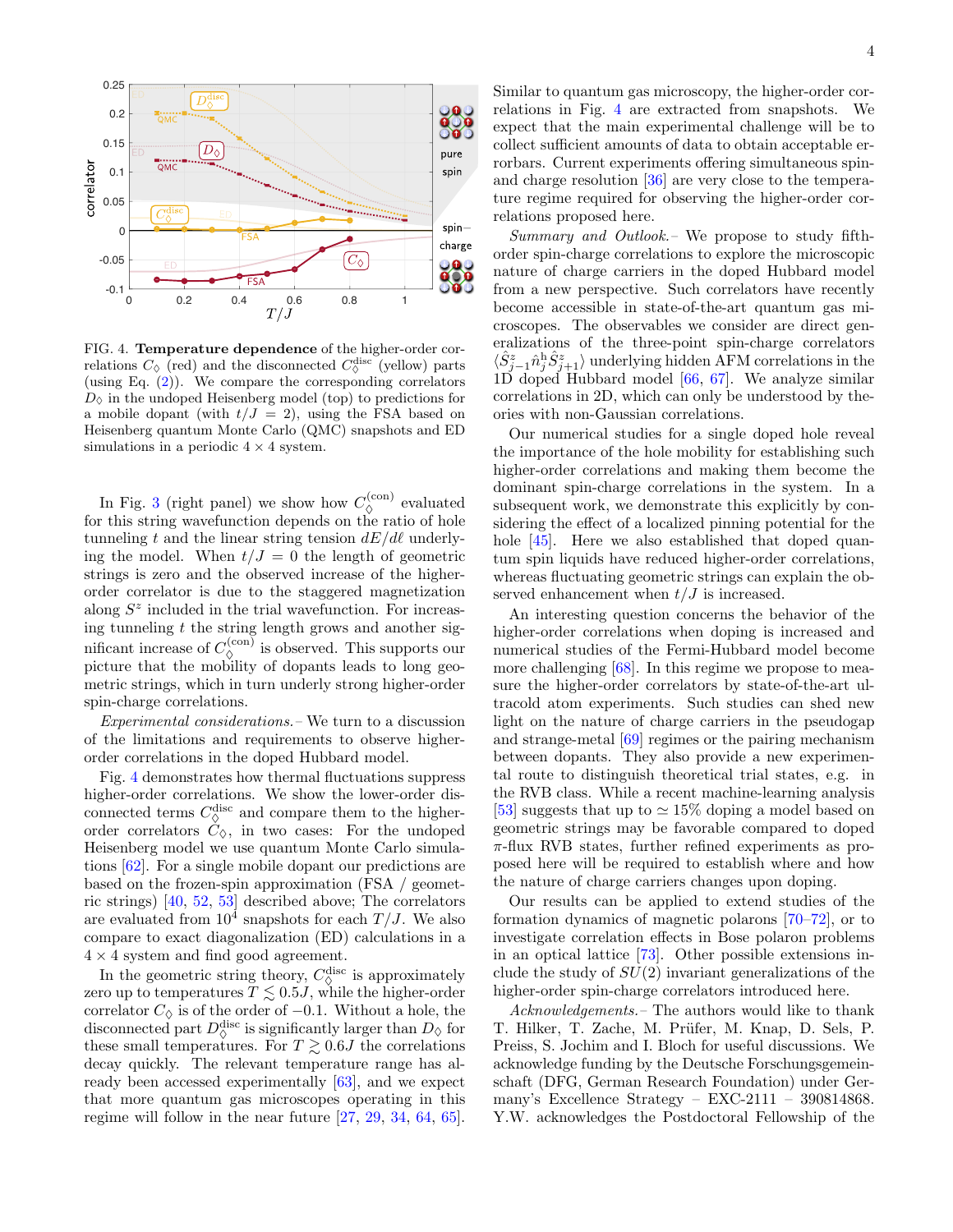Harvard-MPQ Center for Quantum Optics and AFOSR-MURI Award No. FA95501610323. This research used resources of the National Energy Research Scientific Computing Center (NERSC), a U.S. Department of Energy Office of Science User Facility operated under Contract No. DE-AC02- 05CH11231. J.K. acknowledges funding from Hector Fellow Academy and supported by

the Max Planck Harvard Research Center for Quantum Optics (MPHQ). ED and YW acknowledge support from Harvard-MIT CUA, Harvard-MPQ Center, ARO grant number W911NF-20-1-0163, and the National Science Foundation through grant No. OAC-1934714.

## <span id="page-4-4"></span>SUPPLEMENTS

We define the connected correlator in the co-moving frame with the hole as,

$$
C_{\Diamond}^{\text{con}}(\mathbf{r}) = C_{\Diamond}(\mathbf{r}) - 2^{4} \Biggl[ \sum_{\mathbf{l} \notin (i,j,k)} \frac{\langle \hat{n}_{\mathbf{r}}^{\text{h}} \hat{S}_{\mathbf{r}+i}^{z} \hat{S}_{\mathbf{r}+j}^{z} \rangle_{c} \langle \hat{n}_{\mathbf{r}}^{\text{h}} \hat{S}_{\mathbf{r}+i}^{z} \rangle}{\langle \hat{n}_{\mathbf{r}}^{\text{h}} \rangle} + \sum_{(i,j) \notin (k,l)} \frac{\langle \hat{n}_{\mathbf{r}}^{\text{h}} \hat{S}_{\mathbf{r}+i}^{z} \hat{S}_{\mathbf{r}+j}^{z} \rangle_{c} \langle \hat{n}_{\mathbf{r}}^{\text{h}} \rangle}{\langle \hat{n}_{\mathbf{r}}^{\text{h}} \rangle} + \sum_{(i,j) \notin (k,l)} \frac{\langle \hat{n}_{\mathbf{r}}^{\text{h}} \hat{S}_{\mathbf{r}+k}^{z} \hat{S}_{\mathbf{r}+k}^{z} \rangle_{c}}{\langle \hat{n}_{\mathbf{r}}^{\text{h}} \rangle} + \sum_{i \neq j \notin (k,l)} \frac{\langle \hat{n}_{\mathbf{r}}^{\text{h}} \hat{S}_{\mathbf{r}+i}^{z} \rangle}{\langle \hat{n}_{\mathbf{r}}^{\text{h}} \rangle} \frac{\langle \hat{n}_{\mathbf{r}}^{\text{h}} \hat{S}_{\mathbf{r}+j}^{z} \rangle}{\langle \hat{n}_{\mathbf{r}}^{\text{h}} \rangle} \frac{\langle \hat{n}_{\mathbf{r}}^{\text{h}} \hat{S}_{\mathbf{r}+k}^{z} \rangle}{\langle \hat{n}_{\mathbf{r}}^{\text{h}} \rangle} + \frac{\langle \hat{n}_{\mathbf{r}}^{\text{h}} \hat{S}_{\mathbf{r}+e_{x}}^{z} \rangle}{\langle \hat{n}_{\mathbf{r}}^{\text{h}} \rangle} \frac{\langle \hat{n}_{\mathbf{r}}^{\text{h}} \hat{S}_{\mathbf{r}+e_{x}}^{z} \rangle}{\langle \hat{n}_{\mathbf{r}}^{\text{h}} \rangle} \frac{\langle \hat{n}_{\mathbf{r}}^{\text{h}} \hat{S}_{\mathbf{r}+e_{x}}^{z} \rangle}{\langle \hat{n}_{\mathbf{r
$$

where the sums are over disjoint sets of lower-order connected correlators (defined equivalently) involving sites  $i, j, k, l = \pm e_{x,y}$  measured relative to the hole. In a spin-balanced ensemble (see discussion in Ref. [\[45\]](#page-6-2)), the expectation values  $\langle \hat{n}_{\bm{r}}^{\rm h} \hat{S}_{\bm{r}+\bm{l}}^z \rangle = 0$  vanish and we obtain Eq. [\(2\)](#page-1-0).

In Fig. [5](#page-4-5) we show the connected correlators  $C_{\diamond}^{\rm con}$  corresponding to the data from Fig. [4.](#page-3-0)



<span id="page-4-5"></span>FIG. 5. For the data shown in Fig. [4](#page-3-0) of the main text, we plot the connected correlators  $C_{\lozenge}^{\rm con}$  (left) and  $D_{\lozenge}^{\rm con}$  (right).

- <span id="page-4-0"></span>[1] Patrick A. Lee, Naoto Nagaosa, and Xiao-Gang Wen. Doping a mott insulator: Physics of high-temperature superconductivity. Rev. Mod. Phys., 78:17–85, Jan 2006.
- <span id="page-4-1"></span>[2] B. Keimer, S. A. Kivelson, M. R. Norman, S. Uchida, and J. Zaanen. From quantum matter to high-temperature superconductivity in copper oxides. Nature, 518:179–, February 2015.
- <span id="page-4-2"></span>[3] F. C. Zhang and T. M. Rice. Effective hamiltonian for the superconducting cu oxides. Phys. Rev. B, 37:3759–3761, Mar 1988.
- <span id="page-4-3"></span>[4] S. Schmitt-Rink, C. M. Varma, and A. E. Ruckenstein. Spectral function of holes in a quantum antiferromagnet. Phys. Rev. Lett., 60:2793–2796, Jun 1988.
- [5] Boris I. Shraiman and Eric D. Siggia. Mobile vacancies in a quantum heisenberg antiferromagnet. Phys. Rev. Lett., 61:467–470, Jul 1988.
- [6] C. L. Kane, P. A. Lee, and N. Read. Motion of a single hole in a quantum antiferromagnet. Phys. Rev. B, 39:6880–6897, Apr 1989.
- [7] Subir Sachdev. Hole motion in a quantum néel state. Phys. Rev. B, 39:12232–12247, Jun 1989.
- [8] Assa Auerbach and Brond E. Larson. Small-polaron theory of doped antiferromagnets. Phys. Rev. Lett., 66:2262– 2265, Apr 1991.
- [9] Zhiping Liu and Efstratios Manousakis. Spectral function of a hole in the t-j model. Phys. Rev. B, 44:2414–2417, Aug 1991.
- [10] Gerardo Martinez and Peter Horsch. Spin polarons in the t-j model. Phys. Rev. B, 44:317–331, Jul 1991.
- [11] Michael Brunner, Fakher F. Assaad, and Alejandro Muramatsu. Single-hole dynamics in the  $t - j$  model on a square lattice. Phys. Rev. B, 62:15480–15492, Dec 2000.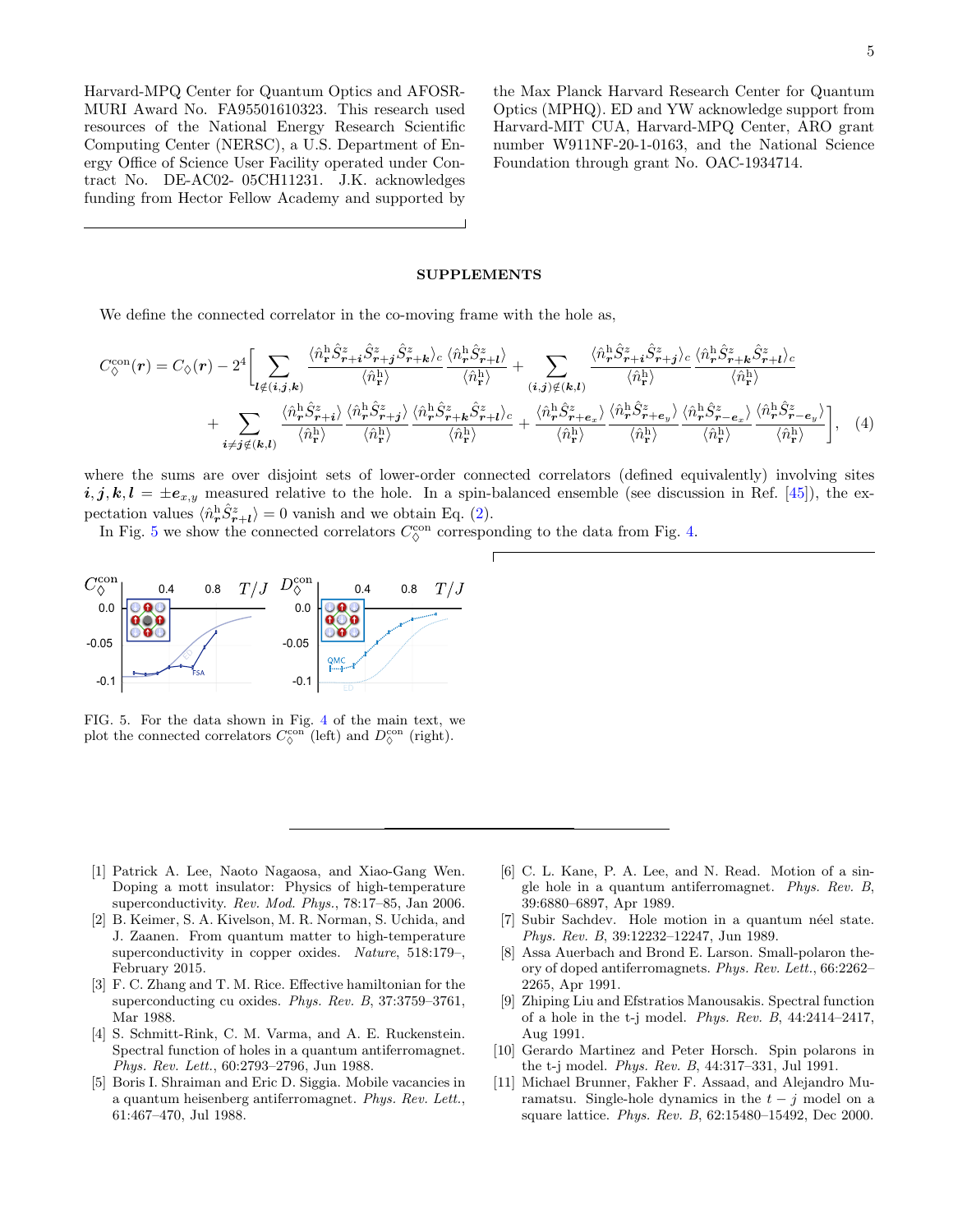- [12] A. S. Mishchenko, N. V. Prokof'ev, and B. V. Svistunov. Single-hole spectral function and spin-charge separation in the  $t - j$  model. Phys. Rev. B, 64:033101, Jun 2001.
- [13] Steven R. White and Ian Affleck. Density matrix renormalization group analysis of the nagaoka polaron in the two-dimensional  $t - j$  model. Phys. Rev. B, 64:024411, Jun 2001.
- <span id="page-5-8"></span>[14] Joannis Koepsell, Jayadev Vijayan, Pimonpan Sompet, Fabian Grusdt, Timon A. Hilker, Eugene Demler, Guillaume Salomon, Immanuel Bloch, and Christian Gross. Imaging magnetic polarons in the doped fermi-hubbard model. Nature, 572(7769):358–362, 2019.
- <span id="page-5-12"></span>[15] Fabian Grusdt, Annabelle Bohrdt, and Eugene Demler. Microscopic spinon-chargon theory of magnetic polarons in the t−j model. Phys. Rev. B, 99:224422, Jun 2019.
- <span id="page-5-0"></span>[16] Emil Blomquist and Johan Carlström. Ab initio description of magnetic polarons in a mott insulator. arXiv:1912.08825.
- <span id="page-5-1"></span>[17] Thierry Giamarchi. Quantum Physics in One Dimension. Oxford University Press, 2003.
- [18] C. Kim, A. Y. Matsuura, Z.-X. Shen, N. Motoyama, H. Eisaki, S. Uchida, T. Tohyama, and S. Maekawa. Observation of spin-charge separation in one-dimensional srcuo2. Phys. Rev. Lett., 77:4054–4057, Nov 1996.
- [19] M. Sing, U. Schwingenschlögl, R. Claessen, P. Blaha, J. M. P. Carmelo, L. M. Martelo, P. D. Sacramento, M. Dressel, and C. S. Jacobsen. Electronic structure of the quasi-one-dimensional organic conductor ttf-tcnq. Phys. Rev. B, 68:125111, Sep 2003.
- <span id="page-5-2"></span>[20] Jayadev Vijayan, Pimonpan Sompet, Guillaume Salomon, Joannis Koepsell, Sarah Hirthe, Annabelle Bohrdt, Fabian Grusdt, Immanuel Bloch, and Christian Gross. Time-resolved observation of spin-charge deconfinement in fermionic Hubbard chains. Science, 367, 186– 189 (2020).
- <span id="page-5-3"></span>[21] R. J. Birgeneau, C. Stock, J. M. Tranquada, and K. Yamada. Magnetic neutron scattering in hole doped cuprate superconductors. Journal of the Physical Society of Japan, 75, 111003 (2006)
- [22] Luuk J. P. Ament, Michel van Veenendaal, Thomas P. Devereaux, John P. Hill, and Jeroen van den Brink. Resonant inelastic x-ray scattering studies of elementary excitations. Rev. Mod. Phys., 83:705–767, Jun 2011.
- <span id="page-5-4"></span>[23] Sean Vig, Anshul Kogar, Matteo Mitrano, Ali A. Husain, Vivek Mishra, Melinda S. Rak, Luc Venema, Peter D. Johnson, Genda D. Gu, Eduardo Fradkin, Michael R. Norman, and Peter Abbamonte. Measurement of the dynamic charge response of materials using low-energy, momentum-resolved electron energy-loss spectroscopy (M-EELS). SciPost Phys., 3, 026 (2017).
- <span id="page-5-5"></span>[24] Waseem S. Bakr, Jonathon I. Gillen, Amy Peng, Simon Foelling, and Markus Greiner. A quantum gas microscope for detecting single atoms in a hubbard-regime optical lattice. Nature, 462(7269):74–U80, November 2009.
- [25] Jacob F. Sherson, Christof Weitenberg, Manuel Endres, Marc Cheneau, Immanuel Bloch, and Stefan Kuhr. Single-atom-resolved fluorescence imaging of an atomic mott insulator. Nature, 467(7311):68–U97, September 2010.
- [26] Maxwell F. Parsons, Florian Huber, Anton Mazurenko, Christie S. Chiu, Widagdo Setiawan, Katherine Wooley-Brown, Sebastian Blatt, and Markus Greiner. Siteresolved imaging of fermionic <sup>6</sup>Li in an optical lattice. Phys. Rev. Lett., 114:213002, May 2015.
- <span id="page-5-14"></span>[27] Lawrence W. Cheuk, Matthew A. Nichols, Melih Okan, Thomas Gersdorf, Vinay V. Ramasesh, Waseem S. Bakr, Thomas Lompe, and Martin W. Zwierlein. Quantumgas microscope for fermionic atoms. Phys. Rev. Lett., 114:193001, May 2015.
- [28] Ahmed Omran, Martin Boll, Timon A. Hilker, Katharina Kleinlein, Guillaume Salomon, Immanuel Bloch, and Christian Gross. Microscopic observation of pauli blocking in degenerate fermionic lattice gases. Phys. Rev. Lett., 115:263001, Dec 2015.
- <span id="page-5-15"></span>[29] G. J. A. Edge, R. Anderson, D. Jervis, D. C. McKay, R. Day, S. Trotzky, and J. H. Thywissen. Imaging and addressing of individual fermionic atoms in an optical lattice. Phys. Rev. A, 92:063406, Dec 2015.
- [30] Elmar Haller, James Hudson, Andrew Kelly, Dylan A. Cotta, Bruno Peaudecerf, Graham D. Bruce, and Stefan Kuhr. Single-atom imaging of fermions in a quantum-gas microscope. Nat Phys, 11(9):738–742, September 2015.
- <span id="page-5-6"></span>[31] Dietrich Leibfried, Rainer Blatt, Christopher Monroe, and David Wineland. Quantum dynamics of single trapped ions. Reviews of Modern Physics, 75(1):281, 2003.
- <span id="page-5-7"></span>[32] T. Schweigler, V. Kasper, S. Erne, I. Mazets, B. Rauer, F. Cataldini, T. Langen, T. Gasenzer, J. Berges, and Jörg Schmiedmayer. Experimental characterization of a quantum many-body system via higher-order correlations. Nature, 545, 323 - 326 (2017).
- <span id="page-5-9"></span>[33] M. Endres, M. Cheneau, T. Fukuhara, C. Weitenberg, P. Schauss, C. Gross, L. Mazza, M. C. Banuls, L. Pollet, I. Bloch, and S. Kuhr. Observation of correlated particle-hole pairs and string order in low-dimensional mott insulators. Science, 334(6053):200–203, 2011.
- <span id="page-5-16"></span>[34] Martin Boll, Timon A. Hilker, Guillaume Salomon, Ahmed Omran, Jacopo Nespolo, Lode Pollet, Immanuel Bloch, and Christian Gross. Spin- and density-resolved microscopy of antiferromagnetic correlations in fermihubbard chains. Science, 353(6305):1257–1260, 2016.
- [35] Alexander Lukin, Matthew Rispoli, Robert Schittko, M. Eric Tai, Adam M. Kaufman, Soonwon Choi, Vedika Khemani, Julian Léonard, and Markus Greiner. Probing entanglement in a many-body-localized system. Science, 364, 6437, 256-260 (2019).
- <span id="page-5-17"></span>[36] Joannis Koepsell, Sarah Hirthe, Dominik Bourgund, Pimonpan Sompet, Jayadev Vijayan, Guillaume Salomon, Christian Gross, and Immanuel Bloch. Robust bilayer charge-pumping for spin- and density-resolved quantum gas microscopy. Phys. Rev. Lett. 125, 010403 (2020).
- [37] Maximilian Prüfer, Torsten V. Zache, Philipp Kunkel, Stefan Lannig, Alexis Bonnin, Helmut Strobel, Jürgen Berges, and Markus K. Oberthaler. Experimental extraction of the quantum effective action for a non-equilibrium many-body system. arXiv:1909.05120.
- <span id="page-5-10"></span>[38] Torsten V. Zache, Thomas Schweigler, Sebastian Erne, Jörg Schmiedmayer, and Jürgen Berges. Extracting the field theory description of a quantum many-body system from experimental data. Phys. Rev. X, 10:011020, Jan 2020.
- <span id="page-5-11"></span>[39] Sebastian Huber, Fabian Grusdt, and Matthias Punk. Signatures of correlated magnetic phases in the two-spin density matrix. Phys. Rev. A, 99:023617, Feb 2019.
- <span id="page-5-13"></span>[40] F. Grusdt, M. Kánasz-Nagy, A. Bohrdt, C. S. Chiu, G. Ji, M. Greiner, D. Greif, and E. Demler. Parton theory of magnetic polarons: Mesonic resonances and signatures in dynamics. Phys. Rev. X, 8:011046, Mar 2018.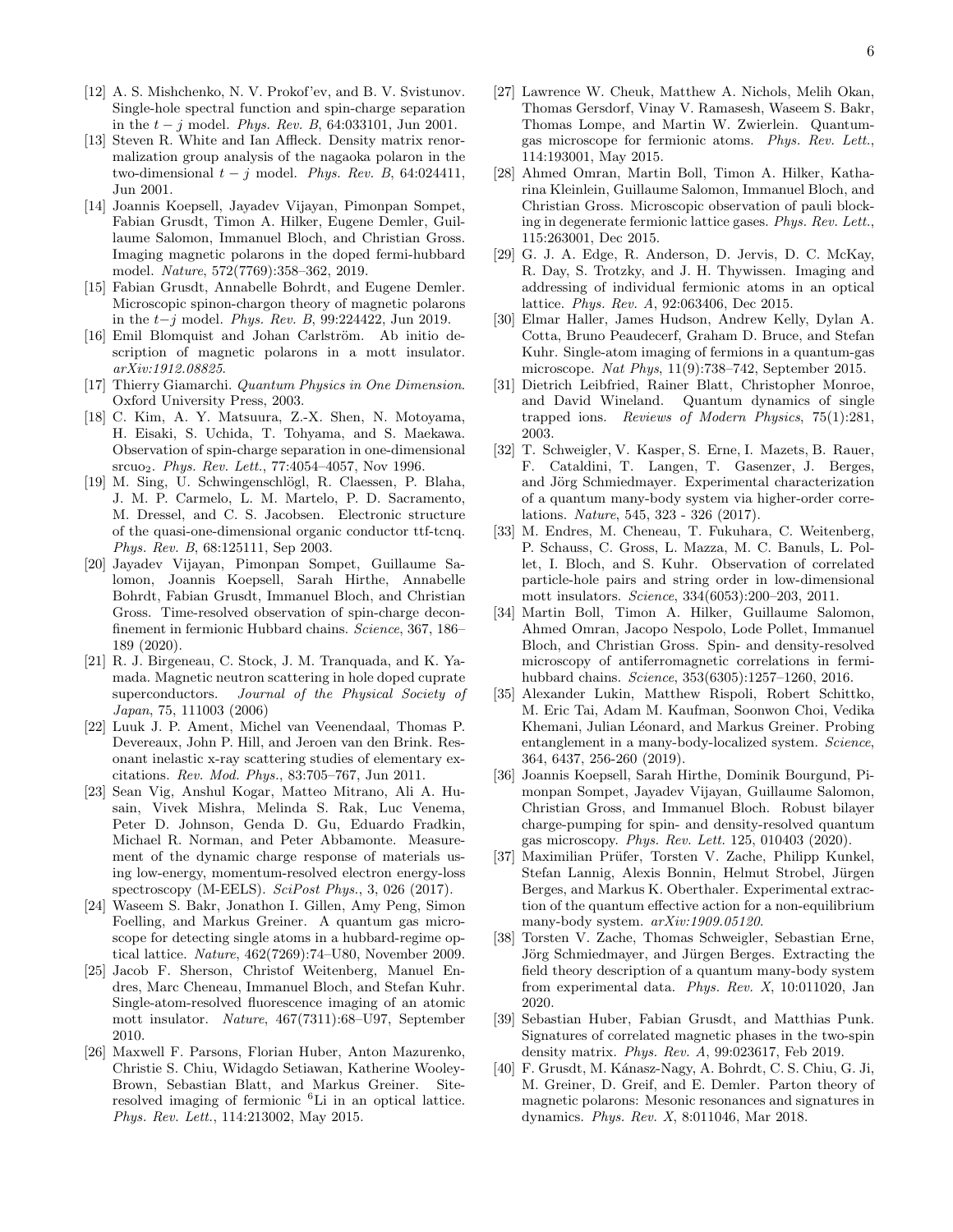- <span id="page-6-0"></span>[41] P. Beran, D. Poilblanc, and R.B. Laughlin. Evidence for composite nature of quasiparticles in the 2d t-j model. Nuclear Physics B, 473(3):707–720, 1996.
- [42] R. B. Laughlin. Evidence for quasiparticle decay in photoemission from underdoped cuprates. Phys. Rev. Lett., 79:1726–1729, Sep 1997.
- [43] G. Baskaran. 3/2-fermi liquid: the secret of high-tc cuprates. arXiv:0709.0902, 2007.
- <span id="page-6-1"></span>[44] Subir Sachdev, Harley D. Scammell, Mathias S. Scheurer, and Grigory Tarnopolsky. Gauge theory for the cuprates near optimal doping. Phys. Rev. B, 99:054516, Feb 2019.
- <span id="page-6-2"></span>[45] Y. Wang, A. Bohrdt, J. Koepsell, F. Grusdt, and E. Demler. in preparation.
- <span id="page-6-3"></span>[46] Henrik Bruus and Karsten Flensberg. Many-Body Quantum Theory in Condensed Matter Physics. Oxford University Press, 2004.
- <span id="page-6-4"></span>[47] Our code uses the TeNPy package [\[48,](#page-6-28) [49\]](#page-6-29). We averaged over the six legs of the cylinder to speed up convergence of the considered higher-order correlator.
- <span id="page-6-28"></span>[48] J. Hauschild, R. Mong, F. Pollmann, M. Schulz, L. Schoonderwoert, J. Unfried, Y. Tzeng, and M. Zaletel. The code is available online at  $https://github.$ [com/ tenpy/ tenpy/](https://github.com/tenpy/tenpy/) , the documentation can be found at [https: // tenpy. readthedocs. io](https://tenpy.readthedocs.io) .
- <span id="page-6-29"></span>[49] J. Hauschild, and F. Pollmann. Efficient numerical simulations with Tensor Networks: Tensor Network Python  $(TeNPy)$ . SciPost Phys. Lect. Notes, 5 (2018).
- <span id="page-6-5"></span>[50] Assa Auerbach. Interacting Electrons and Quantum Magnetism. Springer, Berlin, 1998.
- <span id="page-6-6"></span>[51] A. L. Chernyshev and P. W. Leung. Holes in the  $t-J_z$ model: A diagrammatic study. Phys. Rev. B, 60:1592– 1606, Jul 1999.
- <span id="page-6-7"></span>[52] Christie S. Chiu, Geoffrey Ji, Annabelle Bohrdt, Muqing Xu, Michael Knap, Eugene Demler, Fabian Grusdt, Markus Greiner, and Daniel Greif. String patterns in the doped hubbard model. Science, 365(6450):251–256, 2019.
- <span id="page-6-8"></span>[53] Annabelle Bohrdt, Christie S. Chiu, Geoffrey Ji, Muqing Xu, Daniel Greif, Markus Greiner, Eugene Demler, Fabian Grusdt, and Michael Knap. Classifying snapshots of the doped hubbard model with machine learning. Nature Physics, 15:921–924, 2019.
- <span id="page-6-9"></span>[54] P. W. Anderson. The resonating valence bond state in la2cuo4 and superconductivity. Science, 235(4793):1196– 1198, 1987.
- <span id="page-6-10"></span>[55] G. Baskaran, Z. Zou, and P.W. Anderson. The resonating valence bond state and high-tc superconductivity - a mean field theory. Solid State Communications, 63(11):973–976, 1987.
- <span id="page-6-11"></span>[56] Claudius Gros. Physics of projected wavefunctions. Annals of Physics, 189(1):53–88, 1989.
- <span id="page-6-12"></span>[57] T. Giamarchi and C. Lhuillier. Dispersion relation of a single hole in the t-j model determined by a variational monte carlo method. Phys. Rev. B, 47:2775–2779, Feb 1993.
- <span id="page-6-13"></span>[58] Xiao-Gang Wen and Patrick A. Lee. Theory of underdoped cuprates. Phys. Rev. Lett., 76:503–506, Jan 1996.
- <span id="page-6-14"></span>[59] Annabelle Bohrdt, Eugene Demler, Frank Pollmann, Michael Knap, and Fabian Grusdt. Parton theory of arpes spectra in anti-ferromagnetic mott insulators. arXiv:2001.05509.
- <span id="page-6-15"></span>[60] T. K. Lee and Shiping Feng. Doping dependence of antiferromagnetism in  $l$ a<sub>2</sub>cuo<sub>4</sub>: A numerical study based on a resonating-valence-bond state. Phys. Rev. B, 38:11809–

11812, Dec 1988.

- <span id="page-6-16"></span>[61] B. Dalla Piazza, M. Mourigal, N. B. Christensen, G. J. Nilsen, P. Tregenna-Piggott, T. G. Perring, M. Enderle, D. F. McMorrow, D. A. Ivanov, and H. M. Ronnow. Fractional excitations in the square-lattice quantum antiferromagnet. Nat Phys, 11(1):62–68, January 2015.
- <span id="page-6-17"></span>[62] We used the same Monte-Carlo code as in Ref. [\[52\]](#page-6-7).
- <span id="page-6-18"></span>[63] Anton Mazurenko, Christie S. Chiu, Geoffrey Ji, Maxwell F. Parsons, Marton Kanasz-Nagy, Richard Schmidt, Fabian Grusdt, Eugene Demler, Daniel Greif, and Markus Greiner. A cold-atom fermi-hubbard antiferromagnet. Nature, 545(7655):462–466, May 2017.
- <span id="page-6-19"></span>[64] Christie S. Chiu, Geoffrey Ji, Anton Mazurenko, Daniel Greif, and Markus Greiner. Quantum state engineering of a hubbard system with ultracold fermions. Phys. Rev. Lett., 120:243201, Jun 2018.
- <span id="page-6-20"></span>[65] Peter T. Brown, Debayan Mitra, Elmer Guardado-Sanchez, Peter Schauss, Stanimir S. Kondov, Ehsan Khatami, Thereza Paiva, Nandini Trivedi, David A. Huse, and Waseem S. Bakr. Spin-imbalance in a 2d fermihubbard system. Science, 357(6358):1385–, September 2017.
- <span id="page-6-21"></span>[66] H. V. Kruis, I. P. McCulloch, Z. Nussinov, and J. Zaanen. Geometry and the hidden order of luttinger liquids: The universality of squeezed space. Phys. Rev. B, 70:075109, Aug 2004.
- <span id="page-6-22"></span>[67] Timon A. Hilker, Guillaume Salomon, Fabian Grusdt, Ahmed Omran, Martin Boll, Eugene Demler, Immanuel Bloch, and Christian Gross. Revealing hidden antiferromagnetic correlations in doped hubbard chains via string correlators. Science, 357(6350):484–487, 2017.
- <span id="page-6-23"></span>[68] J. P. F. LeBlanc, Andrey E. Antipov, Federico Becca, Ireneusz W. Bulik, Garnet Kin-Lic Chan, Chia-Min Chung, Youjin Deng, Michel Ferrero, Thomas M. Henderson, Carlos A. Jiménez-Hoyos, E. Kozik, Xuan-Wen Liu, Andrew J. Millis, N. V. Prokof'ev, Mingpu Qin, Gustavo E. Scuseria, Hao Shi, B. V. Svistunov, Luca F. Tocchio, I. S. Tupitsyn, Steven R. White, Shiwei Zhang, Bo-Xiao Zheng, Zhenyue Zhu, and Emanuel Gull. Solutions of the two-dimensional hubbard model: Benchmarks and results from a wide range of numerical algorithms. Phys. Rev. X, 5:041041, Dec 2015.
- <span id="page-6-24"></span>[69] Peter T. Brown, Debayan Mitra, Elmer Guardado-Sanchez, Reza Nourafkan, Alexis Reymbaut, Charles-David Hebert, Simon Bergeron, A.-M. S. Tremblay, Jure Kokalj, David A. Huse, Peter Schauß, and Waseem S. Bakr. Bad metallic transport in a cold atom fermihubbard system. Science, 363(6425):379–, January 2019.
- <span id="page-6-25"></span>[70] Annabelle Bohrdt, Fabian Grusdt, and Michael Knap. Dynamical formation of a magnetic polaron in a two-dimensional quantum antiferromagnet. arXiv:1907.08214, 2019.
- [71] Claudius Hubig, Annabelle Bohrdt, Michael Knap, Fabian Grusdt, and Ignacio Cirac. Evaluation of timedependent correlators after a local quench in ipeps: hole motion in the t-j model. SciPost Phys., 8(2):021–, February 2020.
- <span id="page-6-26"></span>[72] Geoffrey Ji, Muqing Xu, Lev Haldar Kendrick, Christie S. Chiu, Justus C. Brüggenjürgen, Daniel Greif, Annabelle Bohrdt, Fabian Grusdt, Eugene Demler, Martin Lebrat, and Markus Greiner. Dynamical interplay between a single hole and a hubbard antiferromagnet. arXiv:2006.06672v1.
- <span id="page-6-27"></span>[73] Takeshi Fukuhara, Adrian Kantian, Manuel Endres,